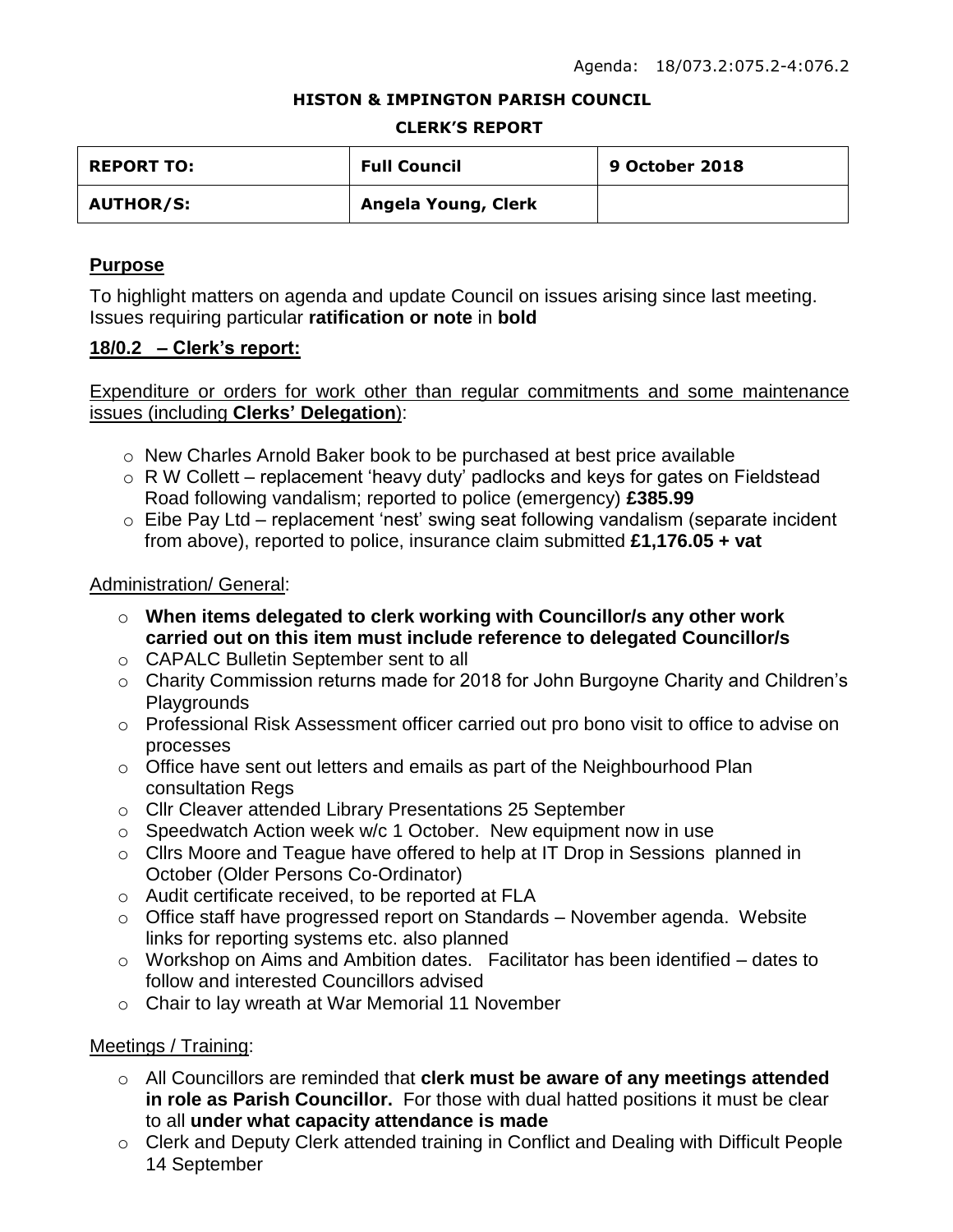- o Clerk attended meeting with Dist Cllrs and Cllrs Davies and Ing re Community Park Project update 20 September
- o Cllr Davies attended session on Support for Funding for Groups 21 September
- o Cllrs Davies and Payne attended Innovate & Cultivate session 24 September
- o Cllrs Farrell, Jocelyn and Sellen attended LCPAS Understanding Planning sessions **September**
- o Clerks attended Newsletter Hub meeting with Cllrs Payne and Stonham 2 October. Further meeting due 13 November
- o Cllr Davies attended CCVS How to Write Funding Applications session 2 October
- o Clerk attended meeting at Carter Jonas in Cambridge with Cllrs Davies and Ing 2 **October**
- o Cllr Jocelyn attended Mental Health Forum meeting 2 October
- o Clerk met with Clarion Housing re Kings Meadow groundcare 3 October
- o Cllr Nudds and Grounds Operative attended session on Tree Maintenance at Barchams 3 October
- o Deputy Clerk and RFO attended Finance for Clerks & RFOs 3 October
- o Clerk met bereaved family with Cllrs Butcher, Romer and Farrell to discuss green cemetery policy 9 October
- o Cllr Payne attending CAPALC AGM 11 October
- o Cllr Farrell attending CCVS Setting Up and Running a Community Group session 18 **October**
- o Cllrs Ing, Sellen and clerk attending CAPALC Pop Up Café 18 October
- o Cllr Jocelyn attending Connections Bus Project AGM 22 October
- o Cllrs Butcher, Farrell, Payne and Clerk meeting with North Patch Officer Liz Davy 23 **October**
- o Cllr Moore meeting with PCSO Bujar Mani 5 November
- o Second session of Code of Conduct training for those who could not attend booked for 12 November
- $\circ$  Cllr Training Sat 10 November at Barton 9.30 3.45pm (all 3 units) Cllrs Moore and Davey attending
- o Cllr Farrell attending CCVS Digital Marketing session 13 November
- o Cllrs Payne, Farrell, Butcher, Ing, Davies, Clerk and Deputy Clerk attending Cambs Local Council Conference 23 November 2018 Huntingdon
- o Details of NALC Spring Conference in London received 11 February 2019
- o Clerks and Chair/Vice Chair meet Tuesday p.m. on regular basis

# **Staff matters and holiday/TOIL dates:**

- $\circ$  Office hours. The office is open Monday Thursday 9.30am 12.30pm and Tuesdays 2pm – 4pm. Other times are by appointment
- o All Review & Development meetings held Sept/October 2018

# **Annual Leave/TOIL:**

AY: 26 October – 29 October inclusive

TS: 29 October

**Please let Clerk know your holiday dates** as this greatly aids arrangements in the Council diary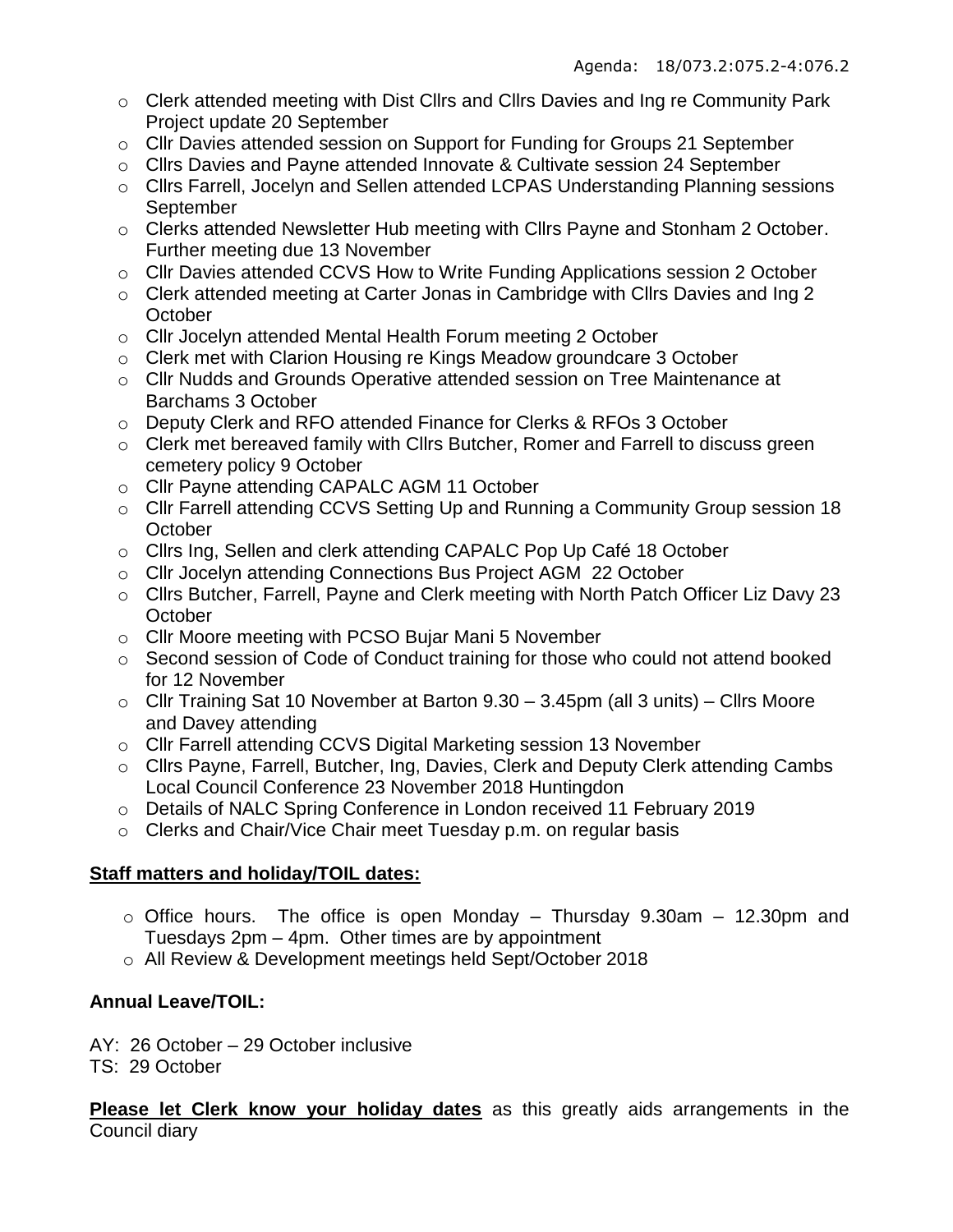## **HISTON & IMPINGTON PARISH COUNCIL**

### **FINANCE REPORT**

| <b>REPORT TO:</b> | <b>Full Council AGM</b>               | <b>10 October 2018</b> |
|-------------------|---------------------------------------|------------------------|
| <b>AUTHOR/S:</b>  | Lynda Marsh, Office<br><b>Manager</b> |                        |

# **Purpose**

To list accounts paid by delegated approval, and payment of outstanding accounts

 $\circ$  Accounts paid by delegated approval – to note only:

| <b>Expenses paid by DDR</b> |                                                                   |            |        |        |                                   |
|-----------------------------|-------------------------------------------------------------------|------------|--------|--------|-----------------------------------|
| <b>Beneficiary</b>          | Description                                                       | <b>Net</b> | Vat    | Gross  | <b>Cost Centre</b>                |
| Sharp - Copy IT             | Copier reading                                                    | 84.19      | 16.84  |        | 101.03 Administration             |
| <b>Onecom</b>               | Broadband and telephone                                           | 72.29      | 14.46  |        | 86.75 Administration              |
| <b>Unity Bank</b>           | Quarterly bank charges                                            | 43.65      | 0.00   |        | 43.65 Finance & Legal             |
| Barclaycard                 | Stationery, Planters for High Street                              | 228.53     | 45.71  |        | 274.24 Administration             |
| London Fuel Ltd             | Unleaded fuel                                                     | 39.24      | 7.85   |        | 47.09 Recreation &<br>Environment |
| <b>British Telecom</b>      | Quarterly broadband charge; now with<br>Onecom - refund requested | 75.80      | 15.16  |        | 90.96 Administration              |
|                             |                                                                   | 543.70     | 100.02 | 643.72 |                                   |

| <b>Retrospective Accounts Paid by Cheque</b> |                         |                |        |          |                             |
|----------------------------------------------|-------------------------|----------------|--------|----------|-----------------------------|
| Beneficiary                                  | <b>Description</b>      | <b>NetIVat</b> |        | lGross   | Cost Centre                 |
| Mobile Retail Ltd                            | Deposit for new Piaggio | 3.000.00       |        |          | 600.00 3,600.00 Environment |
| <b>Total</b>                                 |                         | 3.000.00       | 600.00 | 3.600.00 |                             |

|                                       | <b>Accounts for Approval</b>                                           |         |       |       |                       |
|---------------------------------------|------------------------------------------------------------------------|---------|-------|-------|-----------------------|
| <b>Expenses paid by BACS</b>          |                                                                        | Net Vat |       | Gross | <b>Cost Centre</b>    |
| <b>Roger Hovells</b>                  | Office cleaning                                                        | 30.00   |       |       | 30.00 Administration  |
| <b>Tates Treeworks</b>                | Emergency work at recreation ground                                    | 90.00   |       |       | 90.00 Recreation      |
| <b>CAPALC</b>                         | Training-Finance - Cllrs Moore & Stonham                               | 115.00  |       |       | 115.00 Administration |
| <b>LCPAS</b>                          | Training - Understanding Planning - Cllrs<br>Farrell, Sellen & Jocelyn | 120.00  |       |       | 120.00 Administration |
| <b>CAPALC</b>                         | Training Finance for Clerks - Deputy Clerk &<br><b>IRFO</b>            | 150.00  |       |       | 150.00 Administration |
| <b>ESPO</b>                           | Storage cabinet for PPE equipment                                      | 130.00  | 26.00 |       | 156.00 Administration |
| <b>Modicum Planning</b>               | N/Plan - Completion of support for phase 1                             | 200.00  |       |       | 200.00 Planning       |
| Lander & Linsey<br><b>Roofing Ltd</b> | <b>Repairs to roof on Crossing Keepers Hut</b>                         | 260.00  | 52.00 |       | 312.00 Environment    |
| <b>Services</b>                       | L M Dewar Cleaning   Pavilion - September                              | 336.48  |       |       | 336.48 Recreation     |
| <b>R W Collett</b><br>(Locksmith)     | Replacement heavy duty padlocks x 5 and keys<br>x 17                   | 385.99  |       |       | 385.99 Recreation     |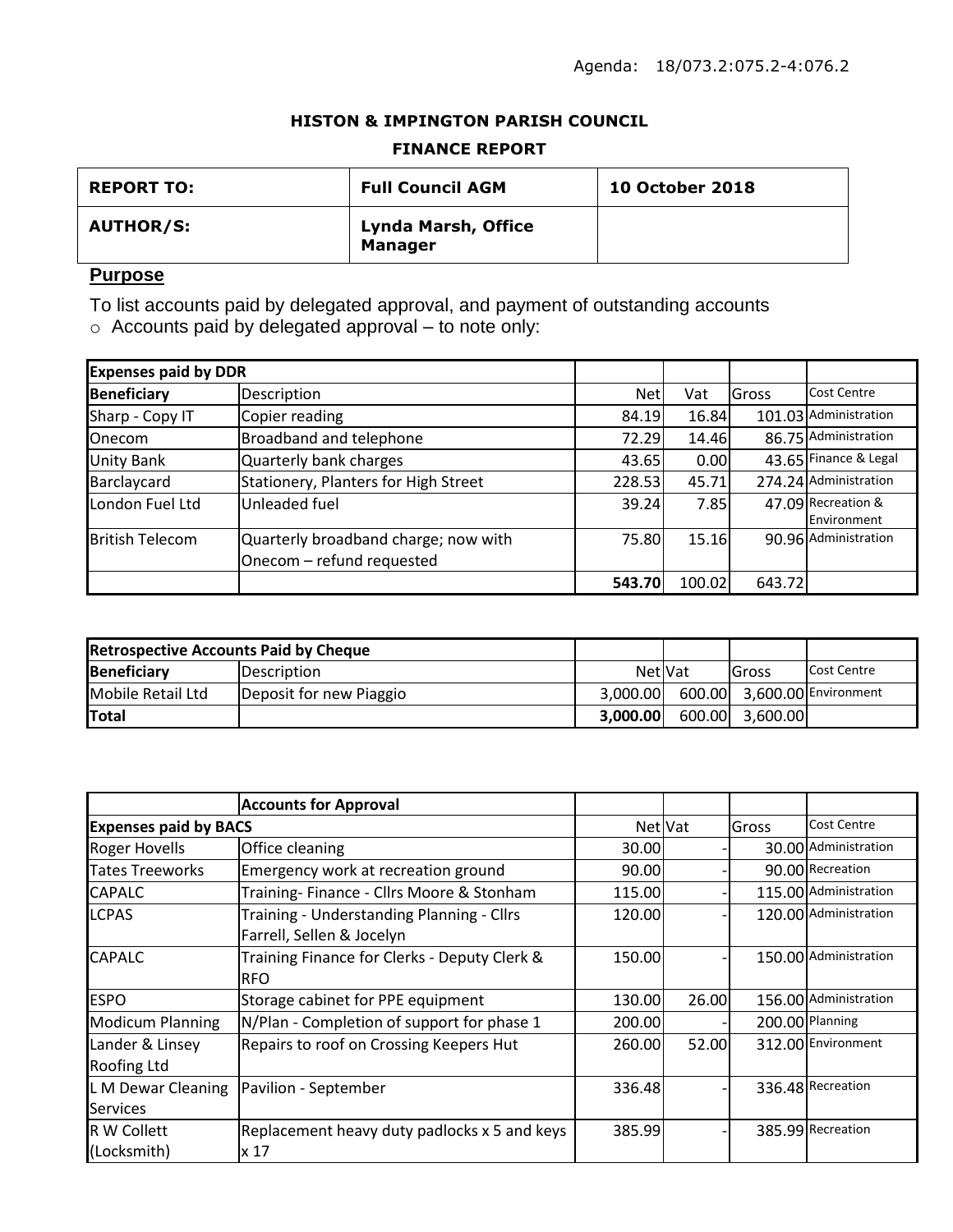Agenda: 18/073.2:075.2-4:076.2

| Iliffe Print              | Newsletter                                                                                                                                                                                                                                                                                                                                                                                                    | 424.92    |        |                              | 424.92 Administration    |
|---------------------------|---------------------------------------------------------------------------------------------------------------------------------------------------------------------------------------------------------------------------------------------------------------------------------------------------------------------------------------------------------------------------------------------------------------|-----------|--------|------------------------------|--------------------------|
| S D Groundscare           | Grass seed, purity soil conditioner                                                                                                                                                                                                                                                                                                                                                                           | 588.00    | 20.40  |                              | 608.40 Recreation        |
| Fleet (Linemarkers)       | Pitchmarker and battery conversion kit                                                                                                                                                                                                                                                                                                                                                                        | 546.84    | 109.37 |                              | 656.21 Recreation        |
| Ltd                       |                                                                                                                                                                                                                                                                                                                                                                                                               |           |        |                              |                          |
| PKF Littlejohn LLP        | Annual audit fee                                                                                                                                                                                                                                                                                                                                                                                              | 1,000.00  | 200.00 |                              | 1,200.00 Legal & Finance |
| Eibe Play Ltd             | Replacement 'Nest' swing seat (insurance claim                                                                                                                                                                                                                                                                                                                                                                | 1,176.05  | 235.21 |                              | 1,411.26 Recreation      |
|                           | made)                                                                                                                                                                                                                                                                                                                                                                                                         |           |        |                              |                          |
| <b>Buchans Landscapes</b> | Grasscutting - September                                                                                                                                                                                                                                                                                                                                                                                      | 1,873.30  | 374.66 |                              | 2,247.96 Environment     |
|                           |                                                                                                                                                                                                                                                                                                                                                                                                               |           |        |                              |                          |
|                           |                                                                                                                                                                                                                                                                                                                                                                                                               |           |        |                              |                          |
| M7 Administration         | Wages, NI, and pension                                                                                                                                                                                                                                                                                                                                                                                        | 14,461.65 |        |                              | 14,461.65 Administration |
|                           | Travel expenses (training)                                                                                                                                                                                                                                                                                                                                                                                    | 28.80     |        |                              | 28.80 Administration     |
|                           | Rec Groundsman expenses                                                                                                                                                                                                                                                                                                                                                                                       | 25.53     |        |                              | 25.53 Recreation         |
| <b>HICOM</b>              | Mental Wellbeing Project funding for 2018-19<br>Proposed that Histon & Impington Parish Council in<br>accordance with its powers under sections 137 and 139 of<br>the Local Government Act 1972, should incur the<br>following expenditure which, in the opinion of the Council, is<br>in the interests of the area or its inhabitants and will benefit<br>them in a manner commensurate with the expenditure | 3,500.00  |        |                              | 3,500.00 Administration  |
| <b>Expenses By Cheque</b> |                                                                                                                                                                                                                                                                                                                                                                                                               |           |        |                              |                          |
| <b>G</b> Sneath           | Scarification of recreation ground                                                                                                                                                                                                                                                                                                                                                                            | 300.00    |        |                              | 300.00 Recreation        |
| S Lee                     | Refreshments High Street Traders meeting                                                                                                                                                                                                                                                                                                                                                                      | 22.50     |        |                              | 22.50 Environment        |
| Petty Cash                | Meeting refreshments inc. Big Tidy up; travel                                                                                                                                                                                                                                                                                                                                                                 | 38.98     |        |                              | 38.98 Administration,    |
|                           | expenses to Carter Jonas meeting                                                                                                                                                                                                                                                                                                                                                                              |           |        |                              | Environment              |
| Total                     |                                                                                                                                                                                                                                                                                                                                                                                                               |           |        | 25,804.04 1,017.64 26,821.68 |                          |

| To Note:                            |                                    |            |                    |
|-------------------------------------|------------------------------------|------------|--------------------|
| Accounts Paid In 12.9.18 to 9.10.18 |                                    |            |                    |
| <b>INet Income</b>                  |                                    |            | <b>Cost Centre</b> |
| Allotment rents                     |                                    | 154.00     | Environment        |
| <b>Burial Grd Fees</b>              |                                    | 2,155.00   | Environment        |
| <b>Ground Takings</b>               |                                    | 325.00     | Recreation         |
| <b>Sports Courts Fees</b>           |                                    | 537.93     | Recreation         |
| <b>Pavilion Rent</b>                |                                    | 267.70     | Recreation         |
| Asset Income                        |                                    | 113.93     | Recreation         |
| Precept                             | SCDC - 2nd payments                | 174,050.71 | Legal & Finance    |
| Reimbursements                      | Friends H&IR - repair to container | 100.00     | Recreation         |
| <b>Total</b>                        |                                    | 177,704.27 |                    |

o

**N.B. Two authorised signatories required to submit accounts due for payment by BACS (Unity Bank**) Cllrs Butcher and Jenkins to authorise this month's BACS payments please. N.B. Cllr Butcher has verified the invoices to be paid by BACS.